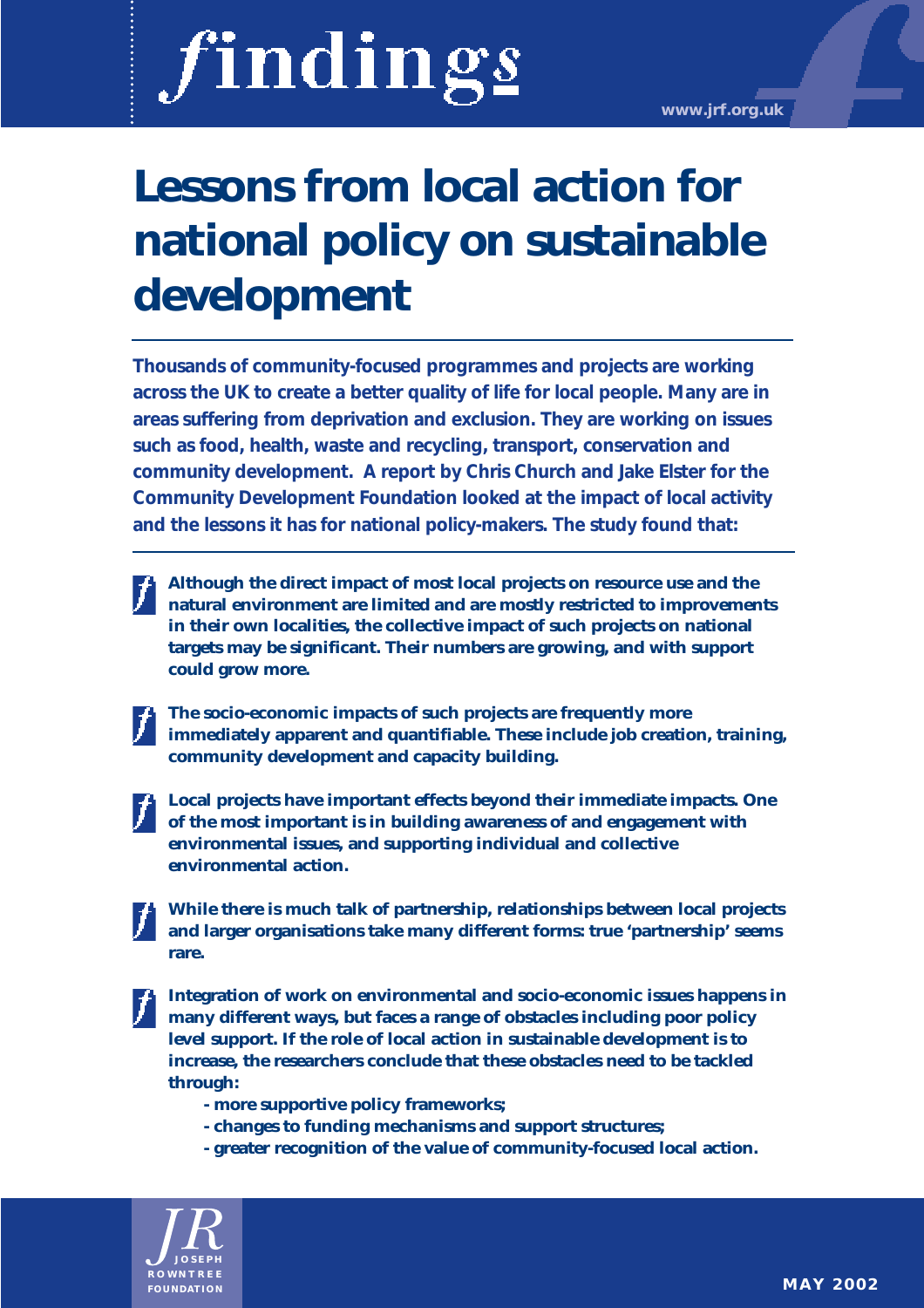# **Introduction**

Local action to protect and improve the environment has been part of British life for over thirty years. Activities such as local conservation and clean-up projects have been joined by community recycling projects, which in turn generated composting and furniture repair programmes. More recently health and environment, food and community-car-sharing projects have emerged. Such projects may often be stereotyped as the concern of middle-class green activists, yet many are in and are run by communities suffering from exclusion.

# **Local action – does it matter?**

This research shows that local projects can have important impacts, such as providing jobs, reducing waste and improving neighbourhoods. So far the contribution of much of this work to sustainable development has gone unrecognised. This study suggests that well-run local action can deliver:

- practical local improvements that meet local needs;
- more individuals taking action to change their lifestyles;
- the achievement of local targets that complement national ones;
- removal of hostility to environmental change;
- support for national policy changes leading to sustainable development;

**Table 1: Types of project**

• advice (if it is asked for) on how external support could help maximise local contributions to national sustainability targets.

Good projects deliver many of these outcomes: many more could do so if they were adequately supported. The next few years will see major environmental challenges where significant lifestyle changes will be necessary. Local action can engage people and show that change is possible and desirable.

# **The case study projects**

The case studies examined ranged from a project to reclaim derelict land and integrate a new Hindu Temple into its local community, to a project offering human-powered 'rickshaw' bicycle taxis to offer mobility to the older people of a neighbourhood. Projects were chosen on the basis of combining environmental and social activity, but there was wide diversity amongst the case studies in relation to their position on the 'environmental/social spectrum'. This diversity was also evident in the size and scope of their operations, their geographical coverage, their lead organisation, and the nature and depth of community involvement in their leadership or activities.

Six general categories of action were identified within the projects selected (see Table 1).

However, these 'types' were by no means absolute: there was often substantial overlap and almost all the initiatives studied had secondary impacts in addition to these primary activities.

# **Environmental impacts**

Each project or programme had direct environmental impacts. Although these were usually limited (even in the context of the project), their collective impacts may be significant. Some 350 projects are linked to the

| Type of project                                                                                                                                               | Examples                                                                                                                                 |
|---------------------------------------------------------------------------------------------------------------------------------------------------------------|------------------------------------------------------------------------------------------------------------------------------------------|
| Community/social enterprises with an environmental theme, offering<br>training, employment and personal development to local residents<br>who are unemployed. | • Heeley City Farm<br>• Vines Centre Trust                                                                                               |
| Projects using community development and local action to engage<br>communities with wider natural environment or sustainable<br>development issues.           | • Redbridge Community Agenda 21<br>• Renfrewshire Sustainable<br>Communities project<br>• West Devon Environmental Network               |
| Projects employing environmentally friendly solutions and tools to<br>meet local need.                                                                        | • Sheffield Green Estate project<br>• Downham Cycle Taxis<br>• Ashley Vale Action Group<br>· BioRegional Development Group               |
| Projects working to promote, and raise awareness of, ecological<br>environment or sustainable development issues to local communities.                        | • Wai Yin environmental vision project<br>• Wiltshire Agenda 21<br>· Balaji Temple                                                       |
| Projects where local people are working to improve their local<br>environment as part of improving their local quality of life or<br>regenerating their area. | • SESKU environment group<br>• Hartcliffe Health and Environment<br><b>Action Group</b><br>• Balmoral Estate Good Neighbour<br>Agreement |
| Projects that are primarily working to address local needs/issues but<br>that are having some linked, albeit limited environmental impacts.                   | • St Anne's estate Monday Club<br>• Calstock Development Trust                                                                           |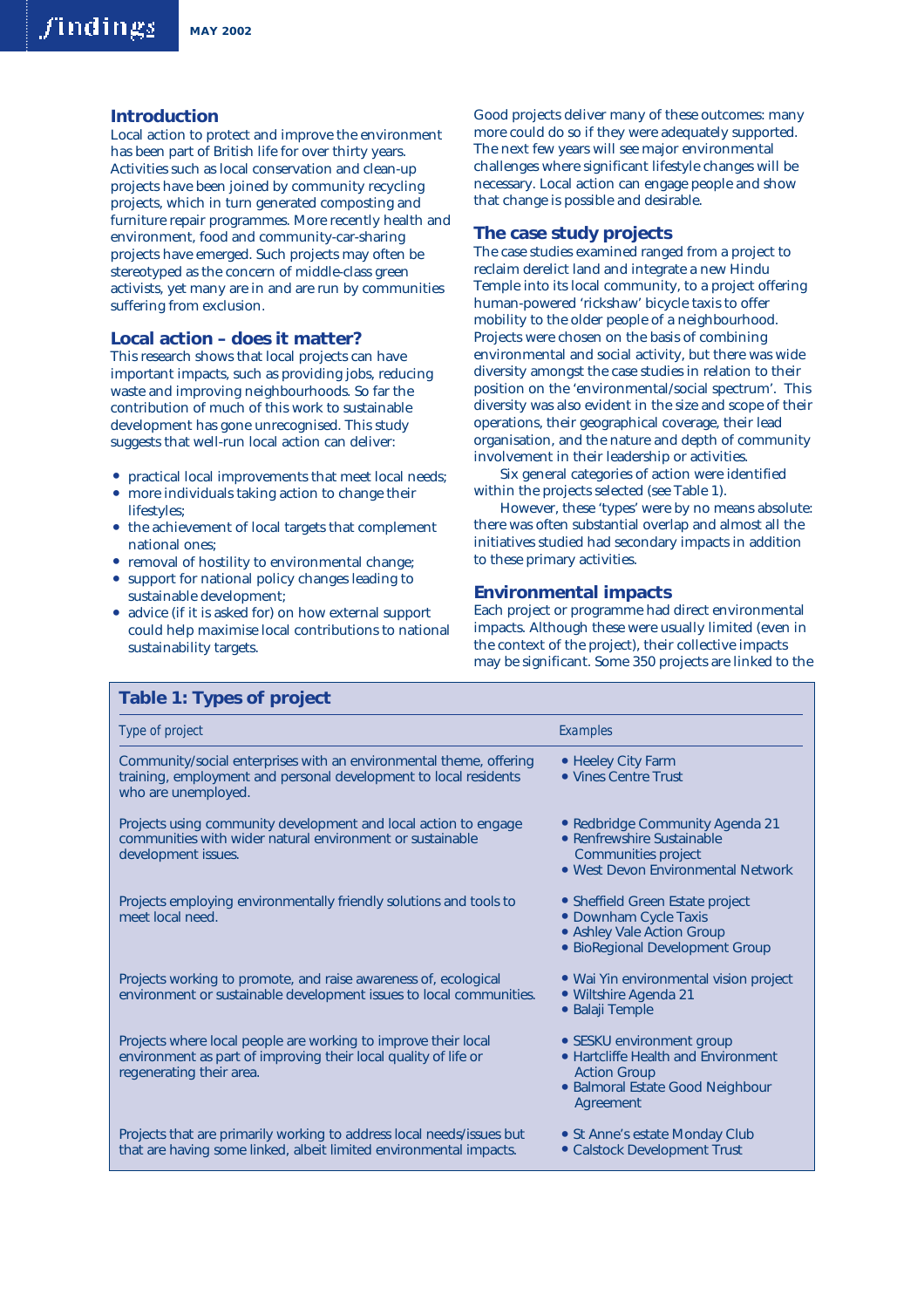national Community Recycling Network, for example, and there are a further 300 or so furniture recycling projects. Similarly, about 250 groups are registered with the UK Food Poverty Network, many of which have emerged in the last two years.

#### **Socio-economic impacts**

The projects also had significant social impacts. These included:

#### *Creating jobs*

Heeley City Farm and linked organisations employ 60 people, a significant number for a low income area, and the Renfrewshire programme has helped 35 people into jobs or training. In other projects, staff numbers were small but even amongst those relying on volunteers, several were supported by a paid worker, often employed by the local authority.

#### *Training and other experience*

Many projects helped people gain qualifications. Heeley City Farm provides vocational training; West DEN's Ley of the Land project provides training in countryside management, while Calstock Development Trust took 100 people through one-toone IT training. About twenty 18- to 25-year-olds are going through the New Deal Environmental Task Force route at the Vines Centre at any one time.

Projects also helped develop skills in other ways: most projects work with volunteers who gain confidence and experience in this way. One interviewee summed it up by saying "People don't feel intimidated by trees". Volunteers may not receive formal qualifications but they make an important contribution to local action.

#### *Conventional economic activity*

Some projects had a significant presence in their local economy: more than 100,000 people have visited Heeley City Farm annually making it a major visitor attraction. It also runs many successful training courses. Other projects support mainstream economic activity: the BioRegional Development Group, for example, works on charcoal production with B&Q. Others again sell goods and services specifically for local people: St Anne's runs a stall passing on school uniforms at low cost. The Vines Centre recycles furniture and computers and promotes credit unions.

#### *Community development:*

Other socio-economic impacts include community and personal development and the strengthening of community pride.

# **Engaging and involving people**

Local projects have another important role: they are often the means by which previously uninterested people first become involved in environmental action. There are many different approaches:

• Renfrewshire has engaged communities, individuals and schools with action on community gardens

alongside social events including line-dancing evenings.

- SESKU has built strong community involvement in work on new public green spaces.
- The Green Estate project is engaging people from low-income estates in work on recycling.
- The Wai Yin project works with the Chinese community in Manchester to raise awareness of energy efficiency and recycling.

The projects suggest some common ways forward:

- start where people are, start simple, and build on success;
- make raising environmental awareness a defined work area for the project;
- help provide accessible and sustainable solutions to identified local problems;
- engage policy makers through positive local action to build support.

# **Partnerships and relationships**

All the projects had relationships with others through which they provide and receive support and information: these were often a key to success. However, although such relationships are commonly described as 'partnerships', the research suggests that this conceals a much more complex pattern of relationships. Partnership implies a roughly equal relationship, yet most do not have that equal standing: rather, there seems to be a hierarchy of relationships.

- Smaller projects are frequently in a **client** relationship, depending on support from a local authority or another larger body.
- As projects develop so they acquire a degree of selfreliance. They may still be **supported** by the larger body but will be broadening their horizons. They may have a greater social identity and be less keen to be guided.
- As they grow a more balanced approach emerges: they can develop work in **co-operation** while maintaining their own identity.
- Partnership in the sense of some equality of stature and a formalised working agreement seemed to be the exception rather than the rule in these projects.

# **Support for local action**

Most projects received some external support, often through 'intermediary agencies' such as issue-based networks (e.g. the Community Recycling Network). However, as new projects emerge, sometimes outside existing structures, they may be unaware of such support at times when it might be most helpful. Moreover, smaller projects described how involvement in networks helped give them new insights, but said that networking takes time and resources that puts extra pressure on those involved.

Local projects relied heavily on personal contact. The 'core supporter' of a project – perhaps a community development worker or council environmental co-ordinator – is often a source of